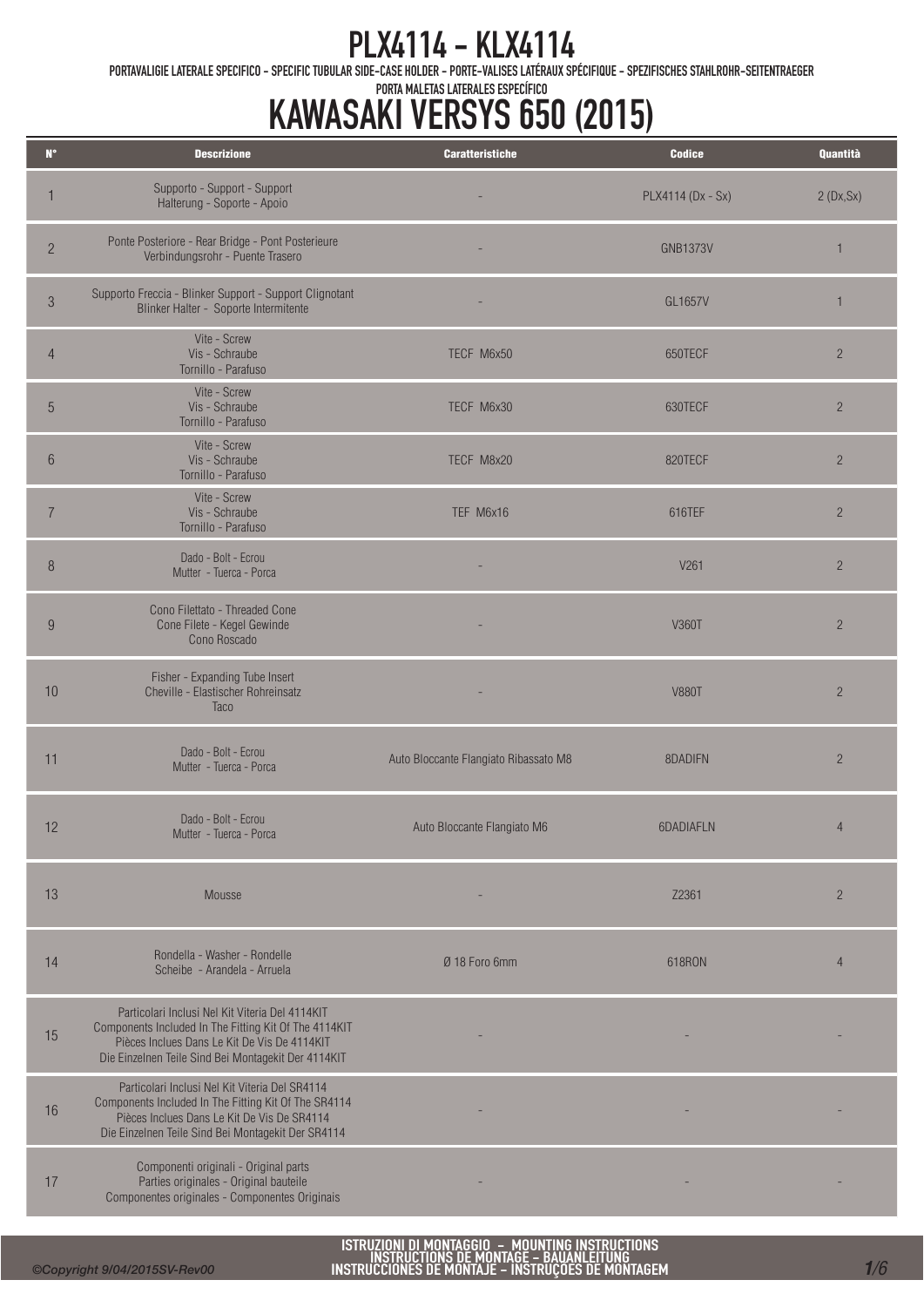PORTAVALIGIE LATERALE SPECIFICO - SPECIFIC TUBULAR SIDE-CASE HOLDER - PORTE-VALISES LATÉRAUX SPÉCIFIQUE - SPEZIFISCHES STAHLROHR-SEITENTRAEGER

PORTA MALETAS LATERALES ESPECÍFICO

# KAWASAKI VERSYS 650 (2015)







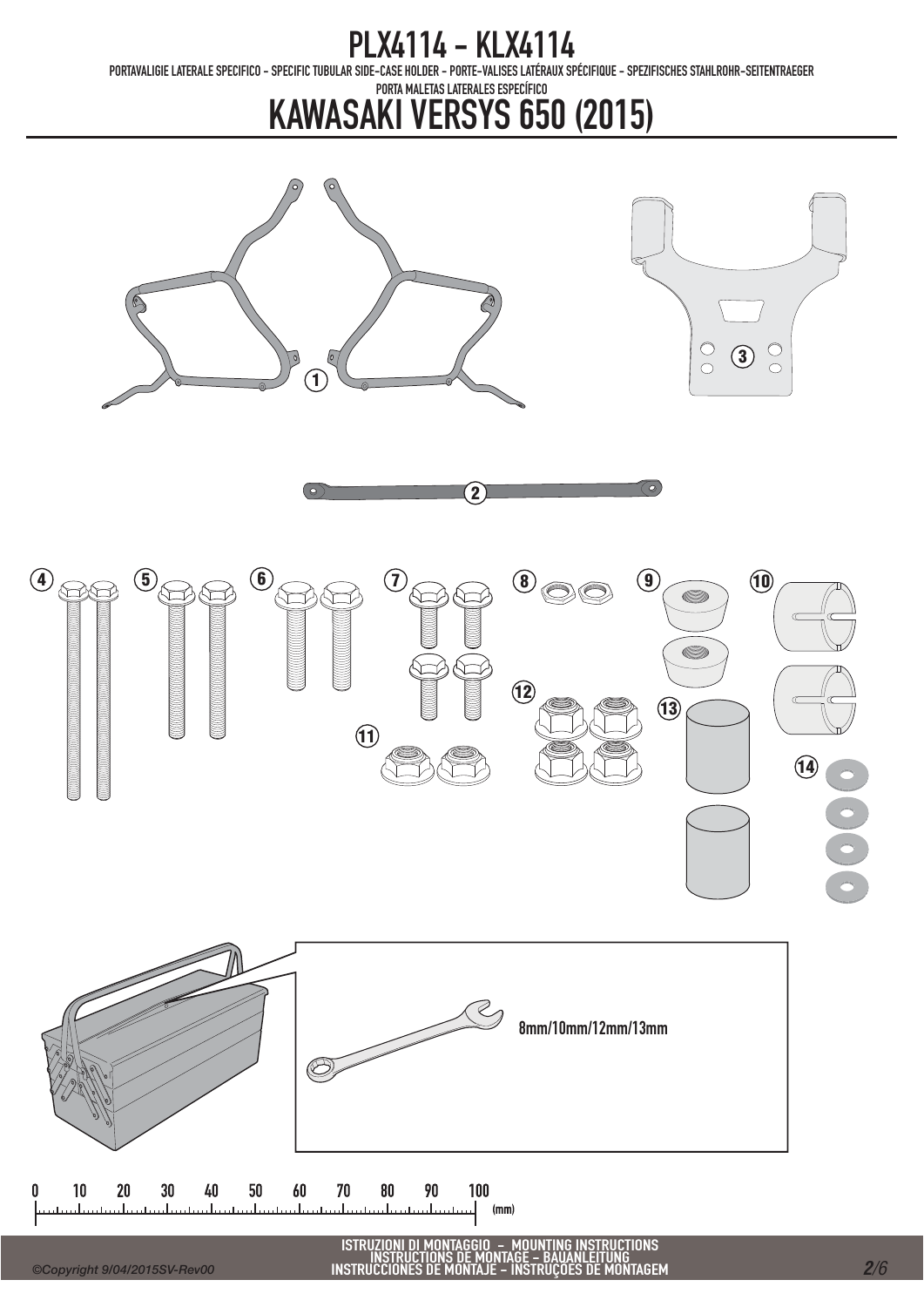PORTAVALIGIE LATERALE SPECIFICO - SPECIFIC TUBULAR SIDE-CASE HOLDER - PORTE-VALISES LATÉRAUX SPÉCIFIQUE - SPEZIFISCHES STAHLROHR-SEITENTRAEGER

#### PORTA MALETAS LATERALES ESPECÍFICO KAWASAKI VERSYS 650 (2015)

PLX4114 + 4114KIT



### PLX4114 + SR4114

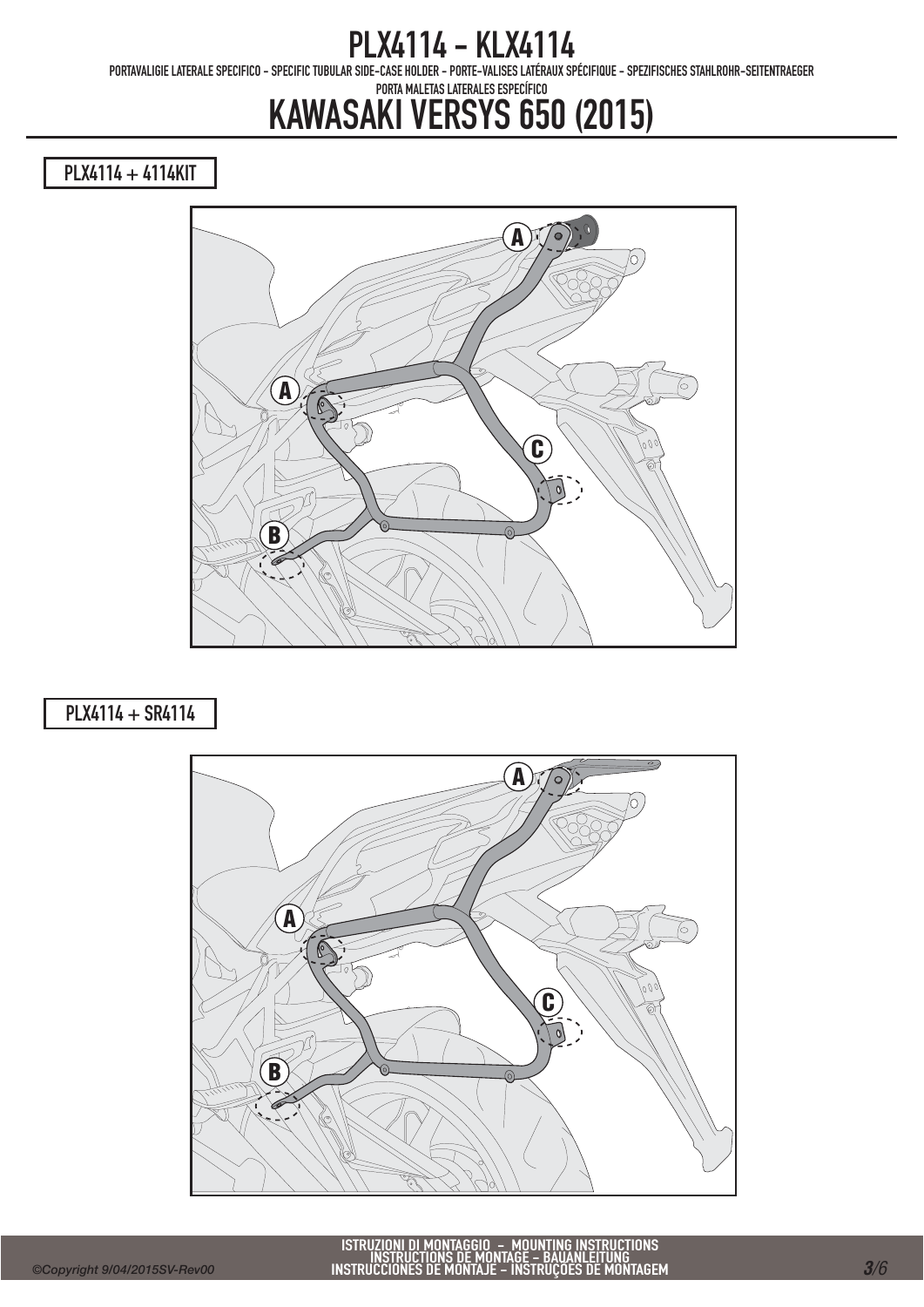PORTAVALIGIE LATERALE SPECIFICO - SPECIFIC TUBULAR SIDE-CASE HOLDER - PORTE-VALISES LATÉRAUX SPÉCIFIQUE - SPEZIFISCHES STAHLROHR-SEITENTRAEGER

### PORTA MALETAS LATERALES ESPECÍFICO KAWASAKI VERSYS 650 (2015)

PL4114 + 4114KIT

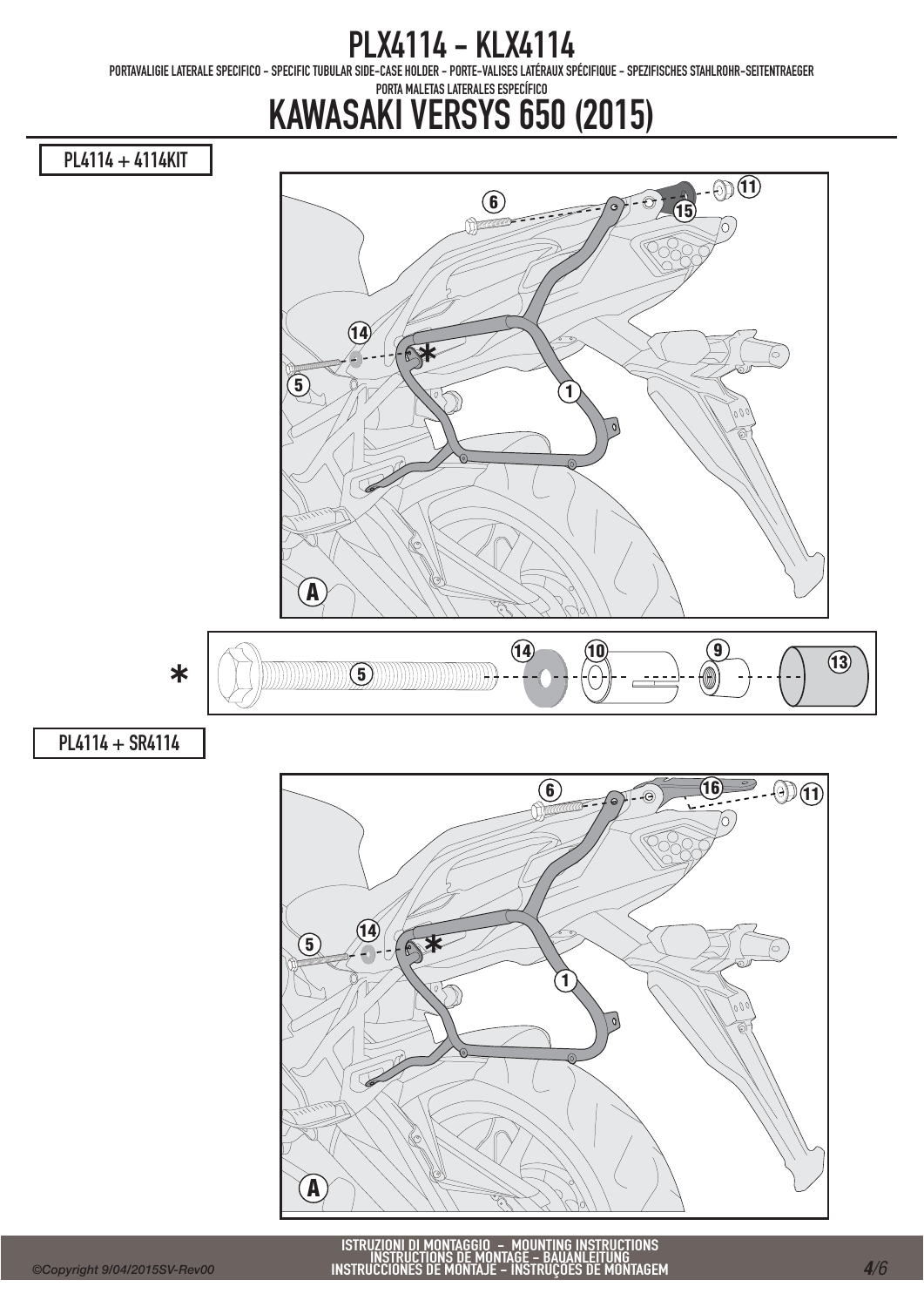PORTAVALIGIE LATERALE SPECIFICO - SPECIFIC TUBULAR SIDE-CASE HOLDER - PORTE-VALISES LATÉRAUX SPÉCIFIQUE - SPEZIFISCHES STAHLROHR-SEITENTRAEGER

#### PORTA MALETAS LATERALES ESPECÍFICO KAWASAKI VERSYS 650 (2015)